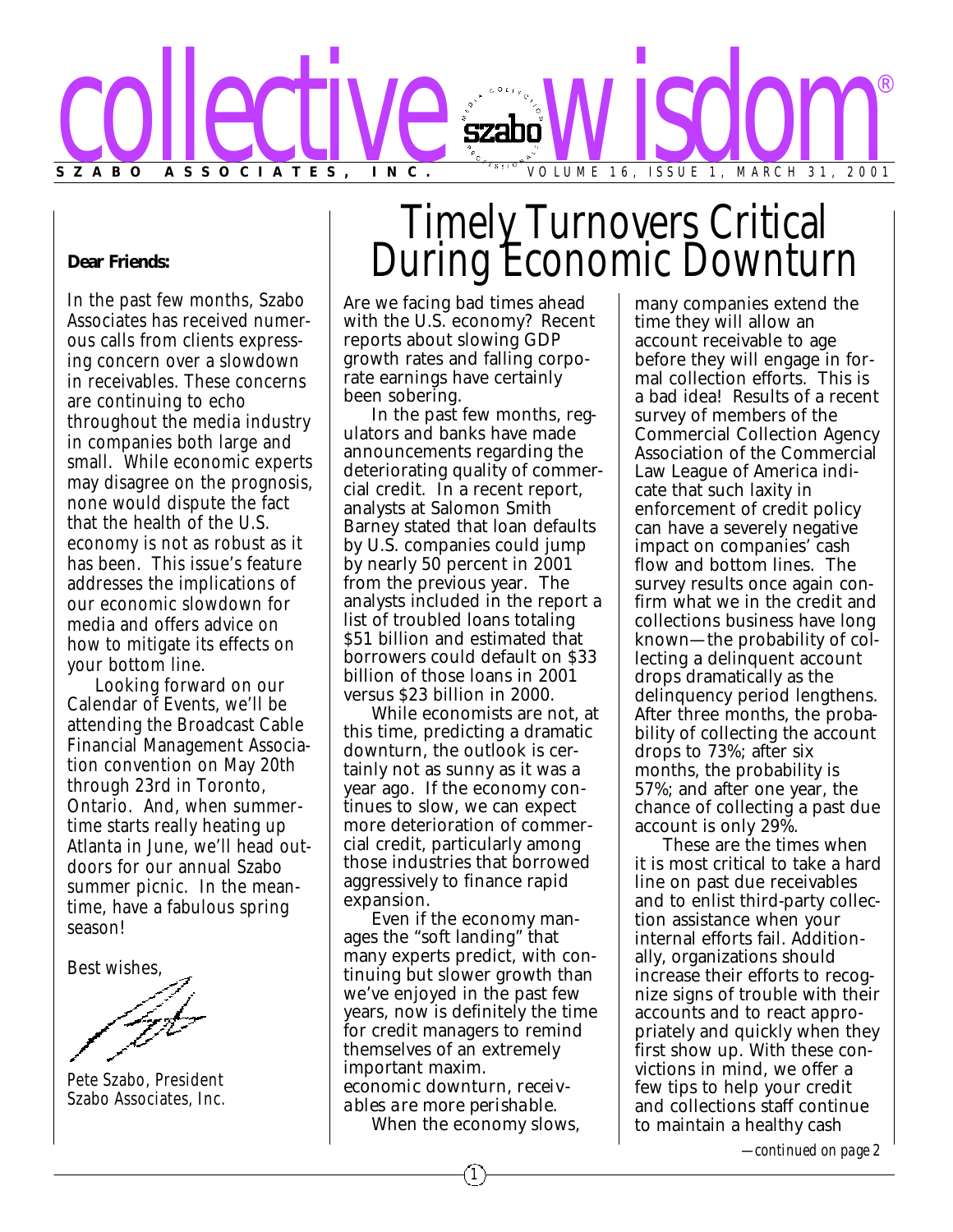### *Timely Turnovers —*

flow regardless of any economic turbulence in the months ahead: *—continued from page 1*

#### **for signs of trouble within your customers' industries.**

Read financial magazines and newspapers and check financial Web sites regularly to stay abreast of industry trends that might affect your customers' profitability. (See the June 2000 and March 1999 issues of Szabo *Collective Wisdom* for reviews of some useful Web sites. All issues of *Collective Wisdom* can be found on our Szabo Web site at www.szabo.com frequent meetings to exchange information with your staff members. Make sure staff members understand the economic interdependencies that exist between industries.

#### **2. Recognize early the "red flags" that can signal potential collection problems.**

 ations, or management can quickly and dramatically affect a company's health and stability. Have the paying habits of a long-term customer changed? Have there been requests for a "break" during the advertising run or a cancellation of an existing contract? Has the customer defaulted on any commitments? If any of these occur, get an updated credit report and discuss the issue with the customer without delay.

Does the customer repeatedly ask for documentation that has already been sent? This delaying tactic is as old as dirt.

Are there disputes or discrepancies that may signal cash flow problems? If a customer responds to your requests for payment with an allegation of a dispute, which was not previously brought up and which you subsequently prove to be groundless, you have cause for concern. If the customer fails to make payment after you prove that it is groundless, place the account with a third-party collector.

Is the customer withholding a substantial payment when only a small portion of it is in dispute? Insist that the customer pay the undisputed amount immediately while the disputed amount awaits resolution. If the customer refuses or

fails to pay, turn it over to a third-party collector.

#### **lection ser you want to form a longterm partnership.**

**-**

Choosing to use a collection service should be regarded as neither an indication of failure nor a "last ditch effort" to collect. Even if your upfront diligence and internal controls are beyond reproach, you will never totally eliminate overdue accounts and bad debt. In fact, any organi-

### **FAQs About Third-Party Collections**

*Over the past couple of decades, media credit managers have asked Szabo Associates many questions about third-party collections. Here are a few of the most frequently asked:*

#### **Why are there considerable differences in the fees charged by collection services, and should cost be a consideration in choosing an agency?**

There are no regulations regarding fees that a third-party collection service can charge. Some agencies charge low fees in order to give themselves a competitive edge and to hopefully attract a greater vol ume of business. Unfortunately, low fees can mean that the agency will lessen its collection efforts in order to cut its expenses and raise its profits. Rather than focusing on an agency's fee rate, focus on what you will <u>net back</u> (what your company receives from placed accounts after the agency has been paid its fee) as a result of the agency's efforts. An agency that charges a very low rate but nets your company less money than one that charges a higher rate is obviously the less desirable choice.

#### **If an agency has a good reputation in commercial collections, is it important that it have experience in collecting in our particular industry?**

It is very important that you choose an agency that not only specializes in commercial collections but also has considerable experience with your particular medium. An agency that makes it its business to keep abreast of changes in your industry, understand the nature of advertising in your particular medium, and appreciate the relation ship you have with your customers will be able to form the most rewarding long-term partnership with you. When considering a national agency, be sure to ask it for media references in your locale.

#### **What can our company do to help maximize a third-party collection agency's efforts on our behalf?**

2

The September 1998 issue of Szabo *Collective Wisdom* (you can find it on our Web site at www.szabo.com) has some useful tips on working with a third-party collector. The sidebar in the same issue describes what you should expect from your agency and what a good agency should expect from you in order to achieve the best results.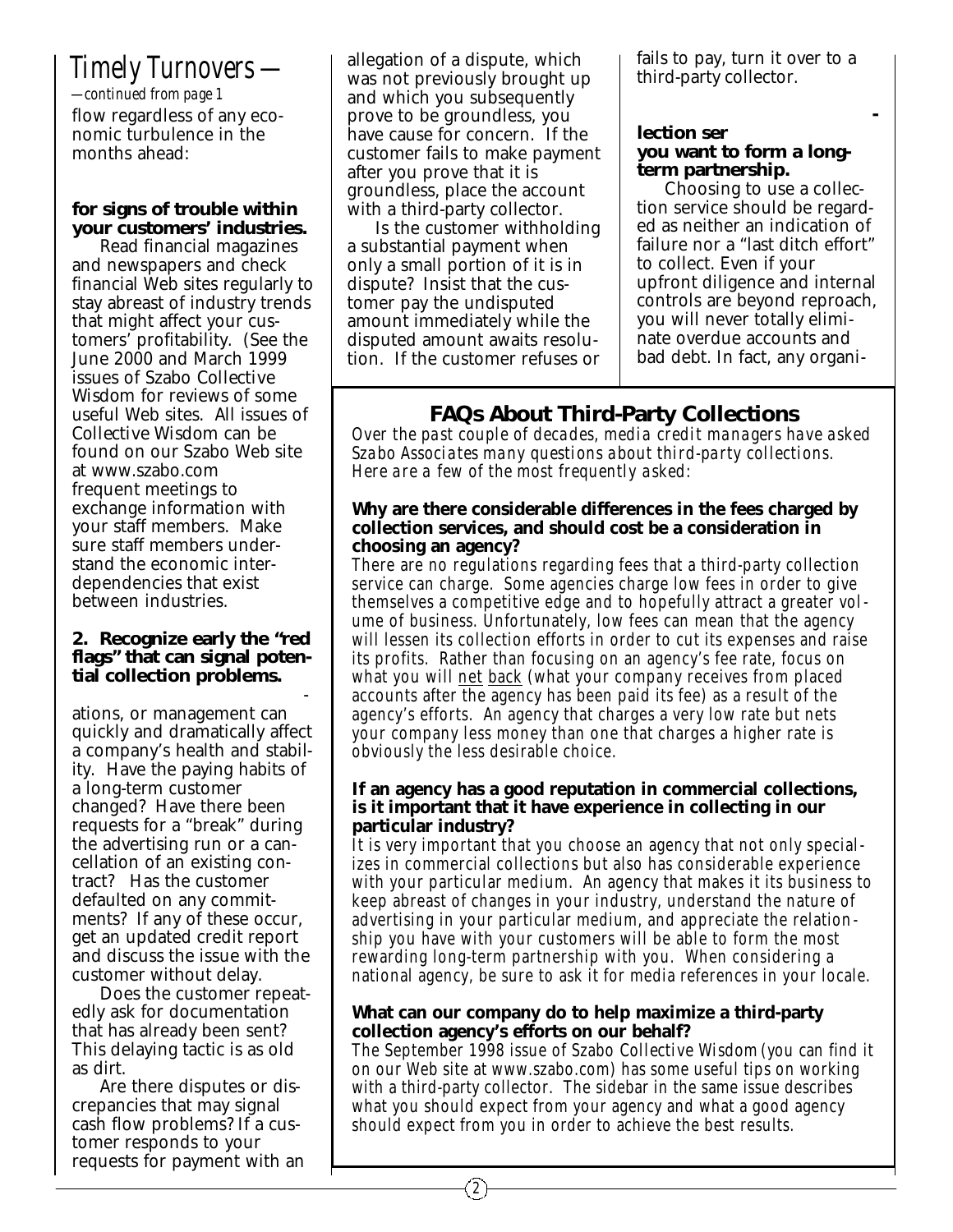zation that claims to have done so has probably been overly cautious in credit extension and has thereby missed some good income opportunities. Instead, regard your collection agency as a trusted partner that will improve your bottom line by maximizing recovery on your past due accounts while preserving your relationships with your customers.

The agency you choose should reflect your own company's high ethics and standards and should also have extensive experience in media collections. A top-notch agency will also maintain an active involvement in organizations and activities that keep it updated on the latest rules and regulations pertaining to both the collections industry and the media industry.

**4. Enlist third-party help when an account is 90 to 120 days past due, depending on its perishability.** Accounts in some types of media tend to be more perishable than in others. Turnover at 90 days is prudent for accounts in more volatile types of industries. Accounts in more stable industries can be be allowed to age a bit longer. It is unwise, however, to allow <u>any</u> account to age beyond 120 days before turning it over to a third-party collection service.

Turning over the account should, of course, follow diligent internal efforts at collecting the account, as prescribed in your credit and collections policies. Internal efforts should begin when the account is 15 days past due, with follow-up efforts at least once a week.

There are two basic reasons to enlist the services of a good third-party collector: *money* and *goodwill*.

*Money:* The longer an account languishes on your books, the more costly it is to keep it there and the less likely it will be collectible at all. By turning over past due accounts on a timely basis, you send your customers

3

a clear message that you take your payment terms seriously and that you probably will use all legal means of collecting the debt. This "third-party psychology" factor often induces a debtor to pay after the initial contact from the collector.

*Goodwill:* By the time a thirdparty collector takes over collection efforts, the relationship between creditor and debtor is often strained. A good thirdparty collector is often able to resolve disputes, negotiate a favorable outcome, and preserve the creditor/debtor relationship.

Of course, while a good collection agency's specialized resources, skills, and experience can maximize your chances for recovery, there will always be some accounts for which the best solution is either a write-off or legal action. A good collection service can help you decide whether or not to pursue a lawsuit against a debtor and can also recommend an appropriate attorney if you decide to sue.

Regardless of the state of the economy, it is always a good idea to strictly adhere to your company's timetable of collection activities. Doing otherwise not only reduces your profits but also sets an unhealthy precedent with your customers that can haunt you for the duration of your business relationship. Times of economic downturn, however, demand even more of credit managers. They require a heightened sensitivity and responsiveness to the increased external and internal pressures that can influence your customers' profitability and yours.



"YOU WANTED TO KNOW OUR MOST AGED ACCOUNT, BOSS. THAT WOULD BE DUDIMIR IBREWISTER, FROM THE LOUKS OF HIM, HE'S BOTTA BE 102."